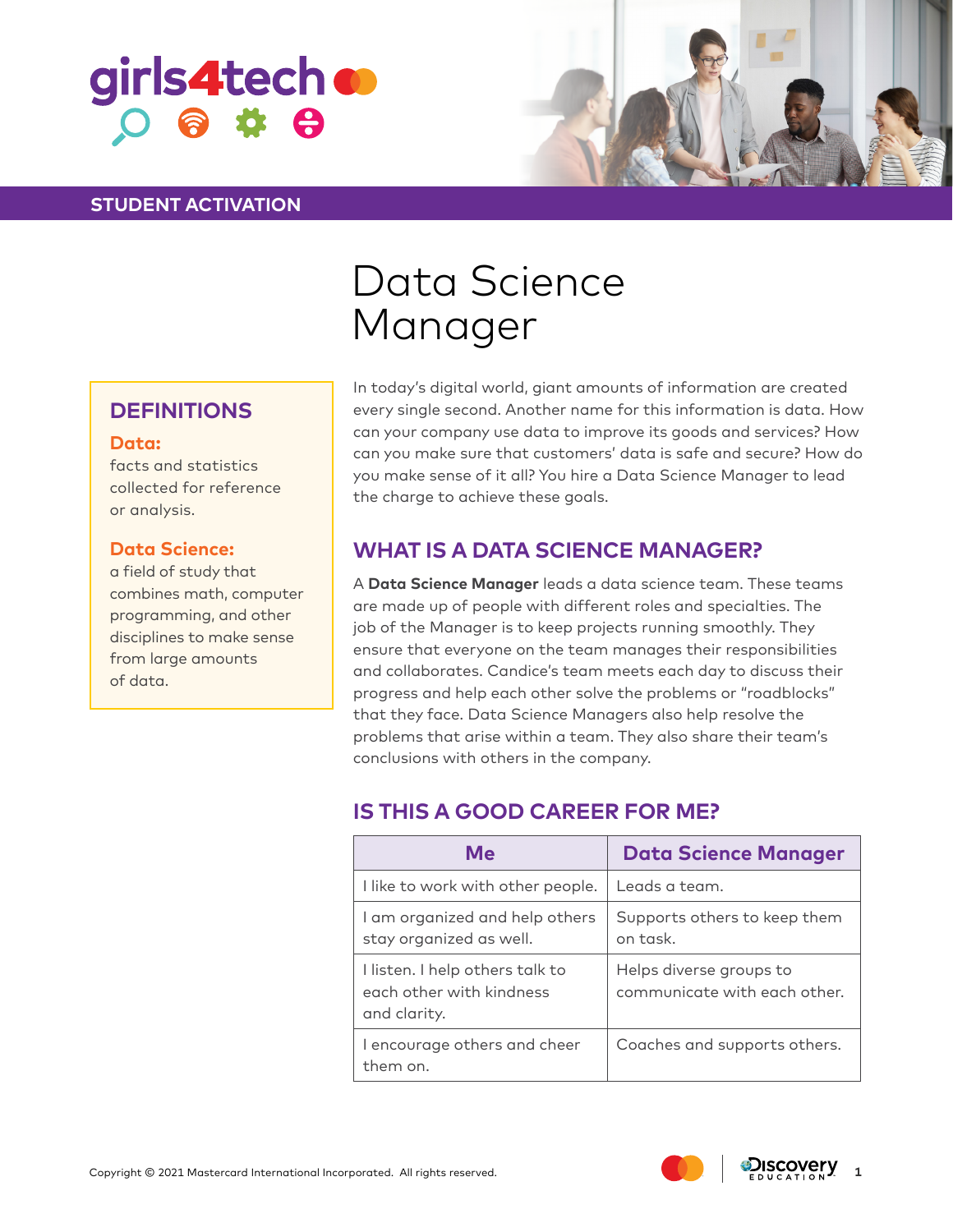# Data Science Manager

STUDENT ACTIVATION (Continued)

| I understand that solving<br>a problem together can be<br>better than solving it alone.                                      | Solves complex problems with<br>a team.                 |
|------------------------------------------------------------------------------------------------------------------------------|---------------------------------------------------------|
| I can explain complicated ideas<br>in simple language.                                                                       | Takes technical ideas and<br>makes them comprehensible. |
| I put myself in others' shoes<br>during a conflict. I seek to<br>understand their perspective<br>and find a viable solution. | Demonstrates strong conflict<br>resolution skills.      |

| Data is a valuable asset. A<br>A Data Science Manager<br>helps customers like you stay<br>Data Science Manager helps<br>safe while engaging in many<br>ensure that data is used in<br>different online activities. They<br>ways that benefit people<br>around the world. They also<br>help create programs to catch<br>the "bad actors" trying to steal | How can a<br><b>Data Science Manager</b><br>help me? | How can a<br><b>Data Science Manager</b><br>help the world? |
|---------------------------------------------------------------------------------------------------------------------------------------------------------------------------------------------------------------------------------------------------------------------------------------------------------------------------------------------------------|------------------------------------------------------|-------------------------------------------------------------|
|                                                                                                                                                                                                                                                                                                                                                         | or misuse your information.                          | work to deter those who would                               |
|                                                                                                                                                                                                                                                                                                                                                         |                                                      | steal others' data and identity.                            |

## **WHAT ARE SOME SIMILAR CAREERS?**

**Director** or **Vice President of Data Science**—A Director of Data Science is always coming up with new ideas for how to manage and use data. They often work with teams in several departments and have a higher-level perspective than a manager. They work to guide the company to generate, collect and organize critical data and to make data-driven decisions across the business.

# **HERE ARE SOME WAYS TO PRACTICE THE SKILLS NEEDED TO BE A SUCCESSFUL DATA SCIENCE MANAGER:**

- Take on a leadership role in your school or community.
- When working in a group, practice encouraging others and helping to keep them on task.
- If you speak another language, look for opportunities at school or in your community to help people communicate with each other.